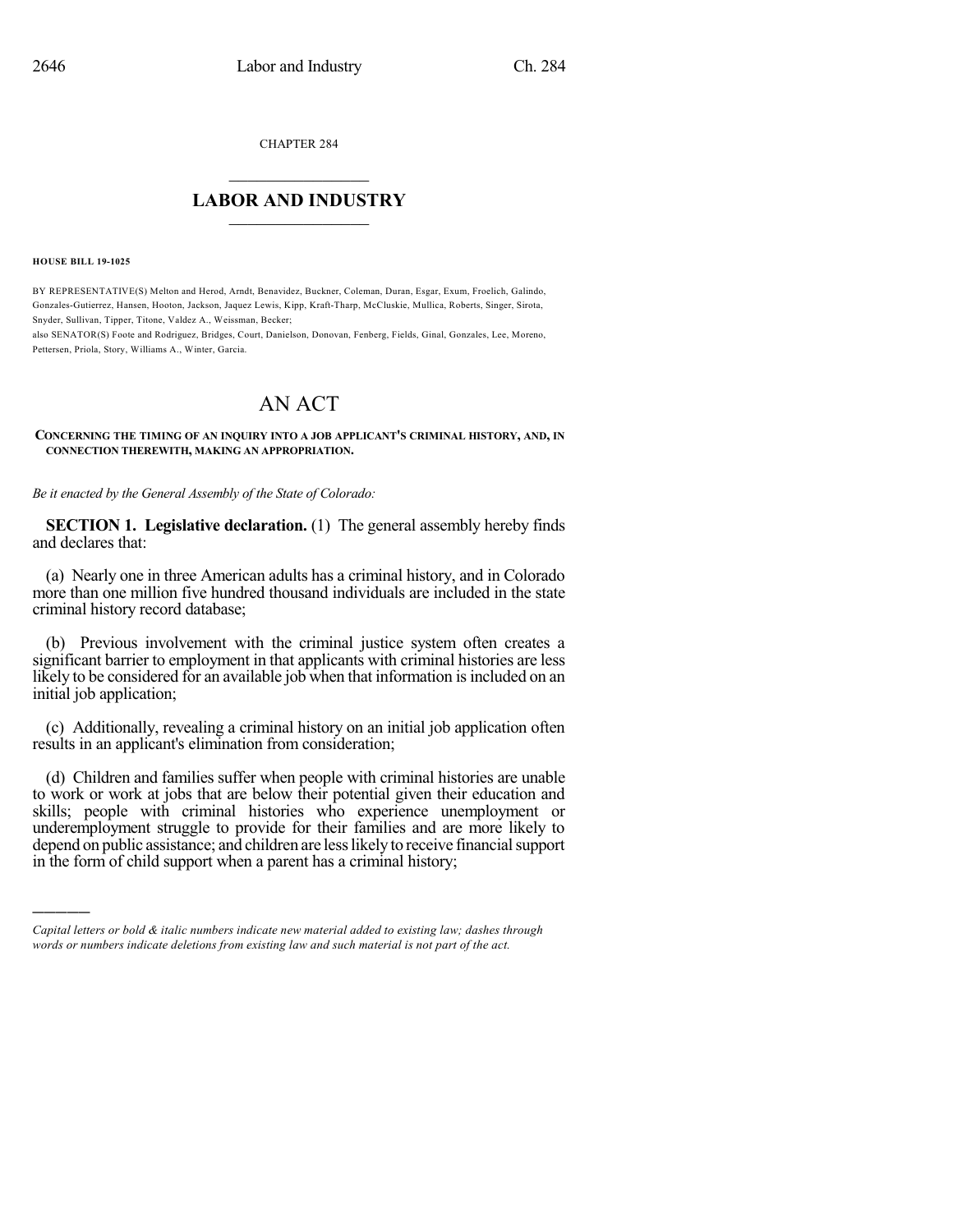(e) Removing job barriers for people with criminal histories helps the economy grow;

(f) In 2014, unemployment of people with criminal histories cost the United States economy between seventy-eight and eighty-seven billion dollars in annual gross domestic product;

(g) Militaryveteranswho have experienced the criminal justice systemoften face additional hurdles in rejoining the workforce;

(h) Providing employment opportunities for people with criminal histories makes our communities safer because when people with criminal histories are gainfully employed, they are significantly less likely to reoffend; and

(i) Society expects adults who can work to seek and maintain employment, so it is vital that Coloradans with criminal histories have a chance to rejoin the workforce and become fully contributing members of their communities.

(2) It is the intent of the general assembly in enacting the "Colorado Chance to Compete Act" to:

(a) Provide people with criminal records with a more meaningful chance to compete for a job in the workforce and grow Colorado's economy;

(b) Promote safer communities;

(c) Allow employersto have access to complete information about a candidate's criminal history; and

(d) Protect an employer's ability to make whatever hiring decision the employer deems appropriate.

**SECTION 2.** In Colorado Revised Statutes, **add** 8-2-130 as follows:

**8-2-130. Criminal history - limits on advertisements and applications exceptions - enforcement - rules - short title - definitions.** (1) **Short title.** THE SHORT TITLE OF THIS SECTION IS THE "COLORADO CHANCE TO COMPETE ACT".

(2) **Definitions.** AS USED IN THIS SECTION:

(a) "CRIMINAL HISTORY" MEANS THE RECORD OF ARRESTS, CHARGES, PLEAS, OR CONVICTIONS FOR ANY MISDEMEANOR OR FELONY AT THE FEDERAL, STATE, OR LOCAL LEVEL.

(b) "DEPARTMENT" MEANS THE DEPARTMENT OF LABOR AND EMPLOYMENT.

(c) (I) "EMPLOYER" MEANS A PERSON THAT REGULARLY ENGAGES THE SERVICES OF INDIVIDUALS TO PERFORM SERVICES OF ANY NATURE. "EMPLOYER" INCLUDES:

(A) AN AGENT, REPRESENTATIVE, OR DESIGNEE OF AN EMPLOYER; AND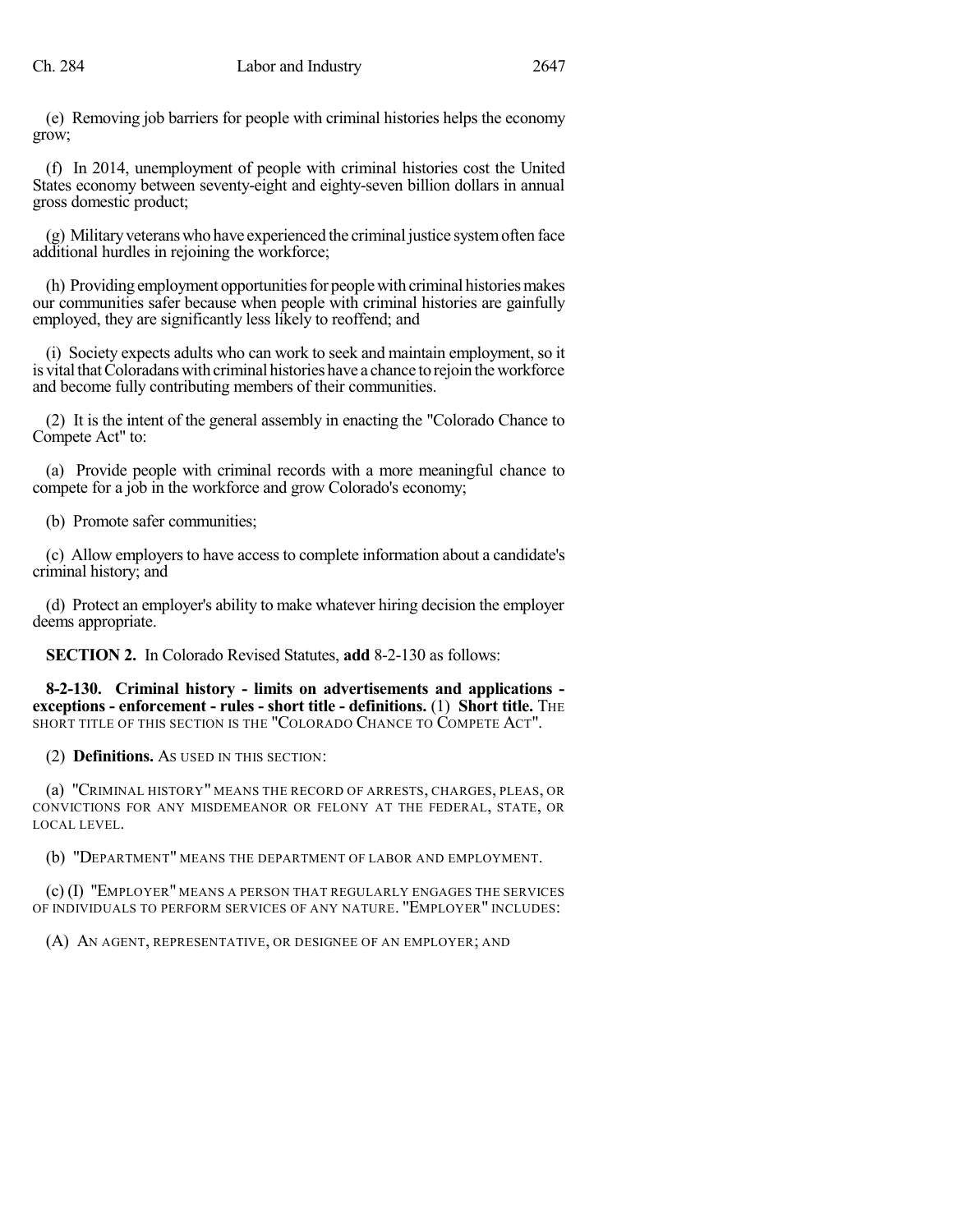(B) AN EMPLOYMENT AGENCY, AS DEFINED IN SECTION 24-34-401 (4).

(II) "EMPLOYER" DOES NOT INCLUDE THE STATE, A LOCAL GOVERNMENT, OR A QUASI-GOVERNMENTAL ENTITY OR POLITICAL SUBDIVISION OF THE STATE.

(3) **Criminal history information -limits onadvertisements andapplications - permissible uses.** (a) ON AND AFTER SEPTEMBER 1, 2019, AN EMPLOYER WITH ELEVEN OR MORE EMPLOYEES, AND ON AND AFTER SEPTEMBER 1, 2021, ALL EMPLOYERS, SHALL NOT:

(I) STATE IN AN ADVERTISEMENT FOR AN EMPLOYMENT POSITION THAT A PERSON WITH A CRIMINAL HISTORY MAY NOT APPLY FOR THE POSITION;

(II) STATE ON ANY FORM OF APPLICATION,INCLUDING ELECTRONIC APPLICATIONS, FOR AN EMPLOYMENT POSITION THAT A PERSON WITH A CRIMINAL HISTORY MAY NOT APPLY FOR THE POSITION; OR

(III) INQUIRE INTO, OR REQUIRE DISCLOSURE OF, AN APPLICANT'S CRIMINAL HISTORY ON AN INITIAL WRITTEN OR ELECTRONIC APPLICATION FORM.

(b) AN EMPLOYER MAY OBTAIN THE PUBLICLY AVAILABLE CRIMINAL BACKGROUND REPORT OF AN APPLICANT AT ANY TIME.

(4) **Exceptions.** THIS SECTION DOES NOT APPLY TO A POSITION BEING OFFERED OR ADVERTISED IF:

(a) FEDERAL, STATE, OR LOCAL LAW OR REGULATION PROHIBITS EMPLOYING FOR THAT POSITION A PERSON WITH A SPECIFIC CRIMINAL HISTORY;

(b) THE POSITION IS DESIGNATED BY THE EMPLOYER TO PARTICIPATE IN A FEDERAL, STATE, OR LOCAL GOVERNMENT PROGRAM TO ENCOURAGE THE EMPLOYMENT OF PEOPLE WITH CRIMINAL HISTORIES; OR

(c) THE EMPLOYER IS REQUIRED BY FEDERAL, STATE, OR LOCAL LAW OR REGULATION TO CONDUCT A CRIMINAL HISTORY RECORD CHECK FOR THAT POSITION, REGARDLESS OF WHETHER THE POSITION IS FOR AN EMPLOYEE OR AN INDEPENDENT CONTRACTOR.

(5) **Enforcement - notice and records retention rules.** (a) THIS SECTION DOES NOT CREATE OR AUTHORIZE A PRIVATE CAUSE OF ACTION BY A PERSON AGGRIEVED BY A VIOLATION OF THIS SECTION AND DOES NOT CREATE A PROTECTED CLASS UNDER SECTION 24-34-402.THE PENALTIES SET FORTH IN THIS SUBSECTION (5) ARE THE SOLE REMEDY FOR A VIOLATION OF THIS SECTION. THE ISSUANCE OF A WARNING, ORDER, OR PENALTY FOR A VIOLATION OF THIS SECTION IS NOT EVIDENCE OF A VIOLATION OF PART 4 OF ARTICLE 34 OF TITLE 24.

(b) A PERSON WHO IS AGGRIEVED BY A VIOLATION OF THIS SECTION MAY FILE A COMPLAINT WITH THE DEPARTMENT. IF THE DEPARTMENT RECEIVES A COMPLAINT WITHIN TWELVE MONTHS AFTER THE ACT THAT IS ALLEGED TO VIOLATE THIS SECTION OCCURRED, THE DEPARTMENT SHALL INVESTIGATE THE COMPLAINT UNLESS THE DEPARTMENT DETERMINES THAT THE COMPLAINT IS WITHOUT MERIT.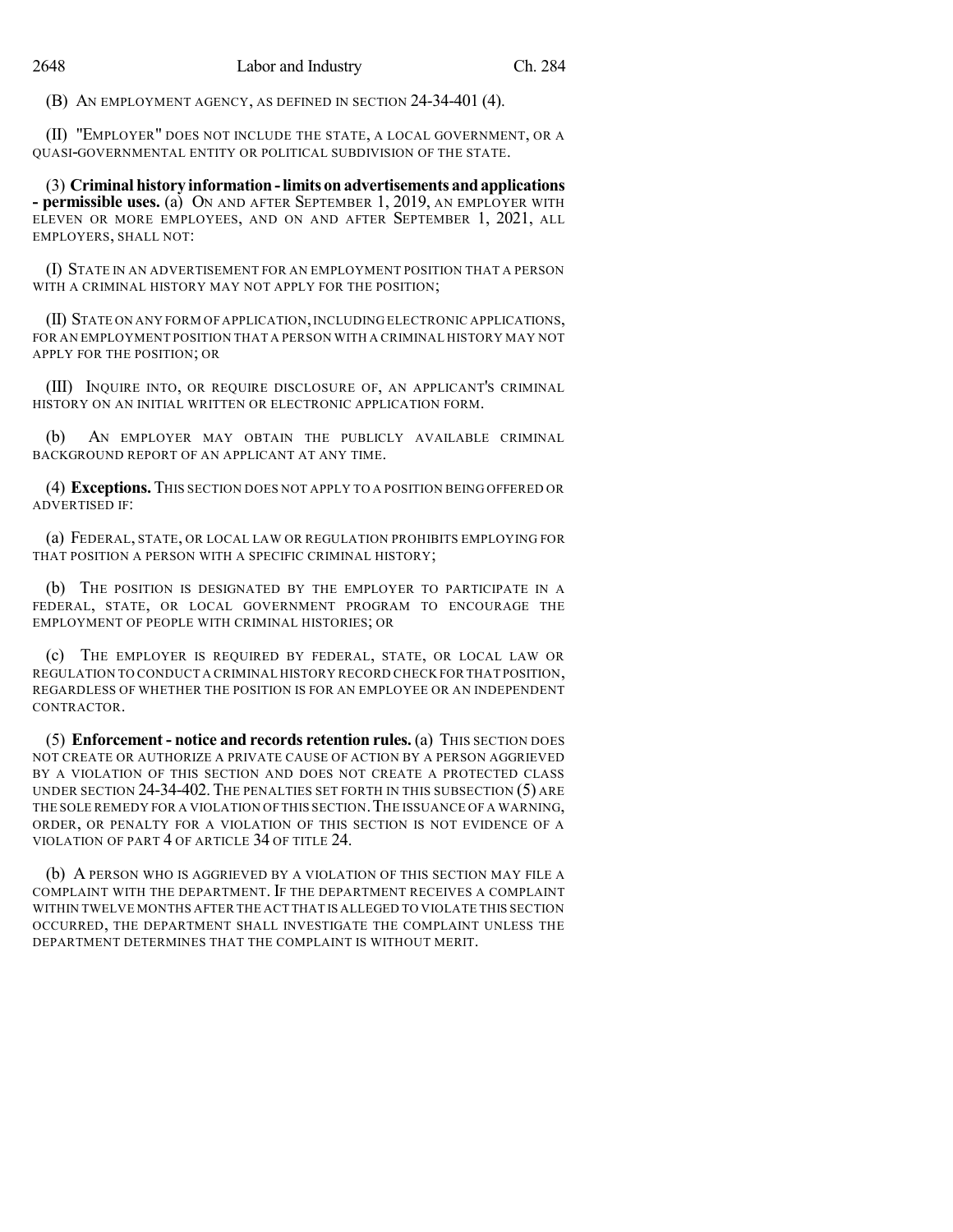(c) AN EMPLOYER THAT VIOLATES THIS SECTION IS LIABLE FOR ONE OF THE FOLLOWING PENALTIES:

(I) FOR THE FIRST VIOLATION, A WARNING AND AN ORDER REQUIRING COMPLIANCE WITHIN THIRTY DAYS;

(II) FOR THE SECOND VIOLATION, AN ORDER REQUIRING COMPLIANCE WITHIN THIRTY DAYS AND A CIVIL PENALTY NOT TO EXCEED ONE THOUSAND DOLLARS; OR

(III) FOR A THIRD OR SUBSEQUENT VIOLATION,AN ORDER REQUIRING COMPLIANCE WITHIN THIRTY DAYS AND A CIVIL PENALTY NOT TO EXCEED TWO THOUSAND FIVE HUNDRED DOLLARS.

(d) AN EMPLOYER IS NOT SUBJECT TO PENALTIES FOR A SECOND OR SUBSEQUENT VIOLATION UNDER SUBSECTION  $(5)(c)$  OF THIS SECTION UNLESS THE EMPLOYER:

(I) FAILED TO COMPLY WITH AN ORDER REQUIRING COMPLIANCE WITHIN THIRTY DAYS AFTER THE DATE OF THE ORDER; OR

(II) COMPLIED WITH AN ORDER REQUIRING COMPLIANCE WITHIN THIRTY DAYS BUT THEN COMMITTED A VIOLATION OF THIS SECTION MORE THAN THIRTY DAYS AFTER THE ISSUANCE OF THE ORDER.

(e) THE DEPARTMENT SHALL ADOPT RULES REGARDING PROCEDURES FOR HANDLING COMPLAINTS FILED AGAINST EMPLOYERS ALLEGING A VIOLATION OF THIS SECTION, INCLUDING:

(I) REQUIREMENTS FOR PROVIDING NOTICE TO AN EMPLOYER ALLEGED TO HAVE VIOLATED THIS SECTION; AND

(II) REQUIREMENTS FOR RETAINING AND MAINTAINING RELEVANT EMPLOYMENT RECORDS DURING A PENDING INVESTIGATION.

**SECTION 3. Appropriation.** For the 2019-20 state fiscal year, \$38,113 is appropriated to the department of labor and employment for use by the division of labor standards and statistics. This appropriation is from the employment support fund created in section 8-77-109 (1)(b)(I), C.R.S., and is based on an assumption that the division will require an additional 0.6 FTE. To implement this act, the division may use this appropriation for program costs related to labor standards.

**SECTION 4. Act subject to petition - effective date - applicability.** (1) This act takes effect at 12:01 a.m. on the day following the expiration of the ninety-day period after final adjournment of the general assembly (August 2, 2019, if adjournment sine die is on May 3, 2019); except that, if a referendum petition is filed pursuant to section  $1(3)$  of article V of the state constitution against this act or an item, section, or part of this act within such period, then the act, item, section, or part will not take effect unless approved by the people at the general election to be held in November 2020 and, in such case, will take effect on the date of the official declaration of the vote thereon by the governor.